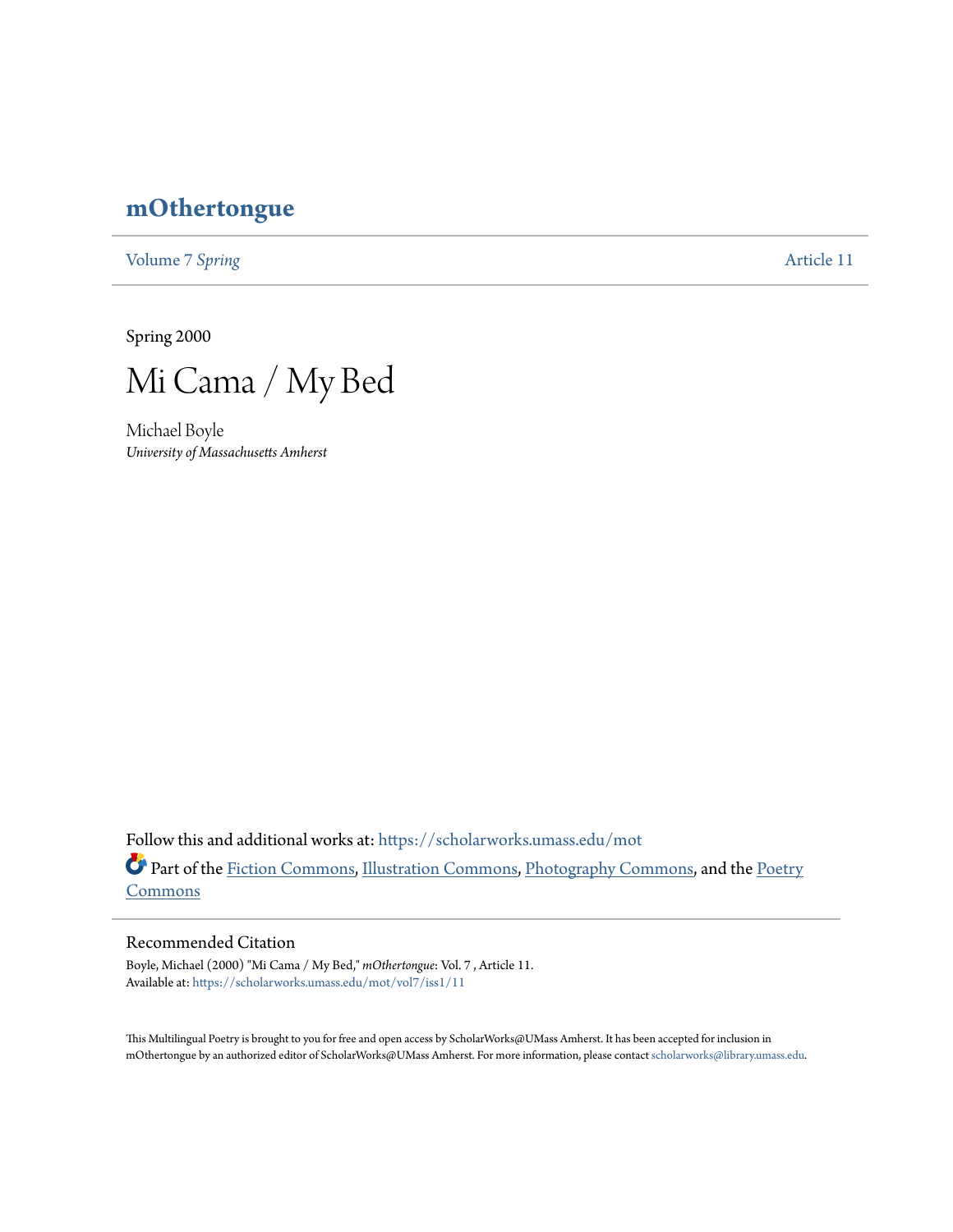## Mi Cama Michael Boyle

Un largo dia de trabajo, las noches pasan sin esperar por mi.

Quisas, en la soledad me sumerja en suenos no sin antes caer en las garras de esa...mi cama

Ella me dijo que estaria bien al momento de partir, que podria pasar una noche mas no sin antes sucumbir en los brazos de esa otra... mi cama

Como podere salir de estas garras, la soledad su partida y mi dulce consuelo aquella que nunca partira de aqui. . .tu mi cama